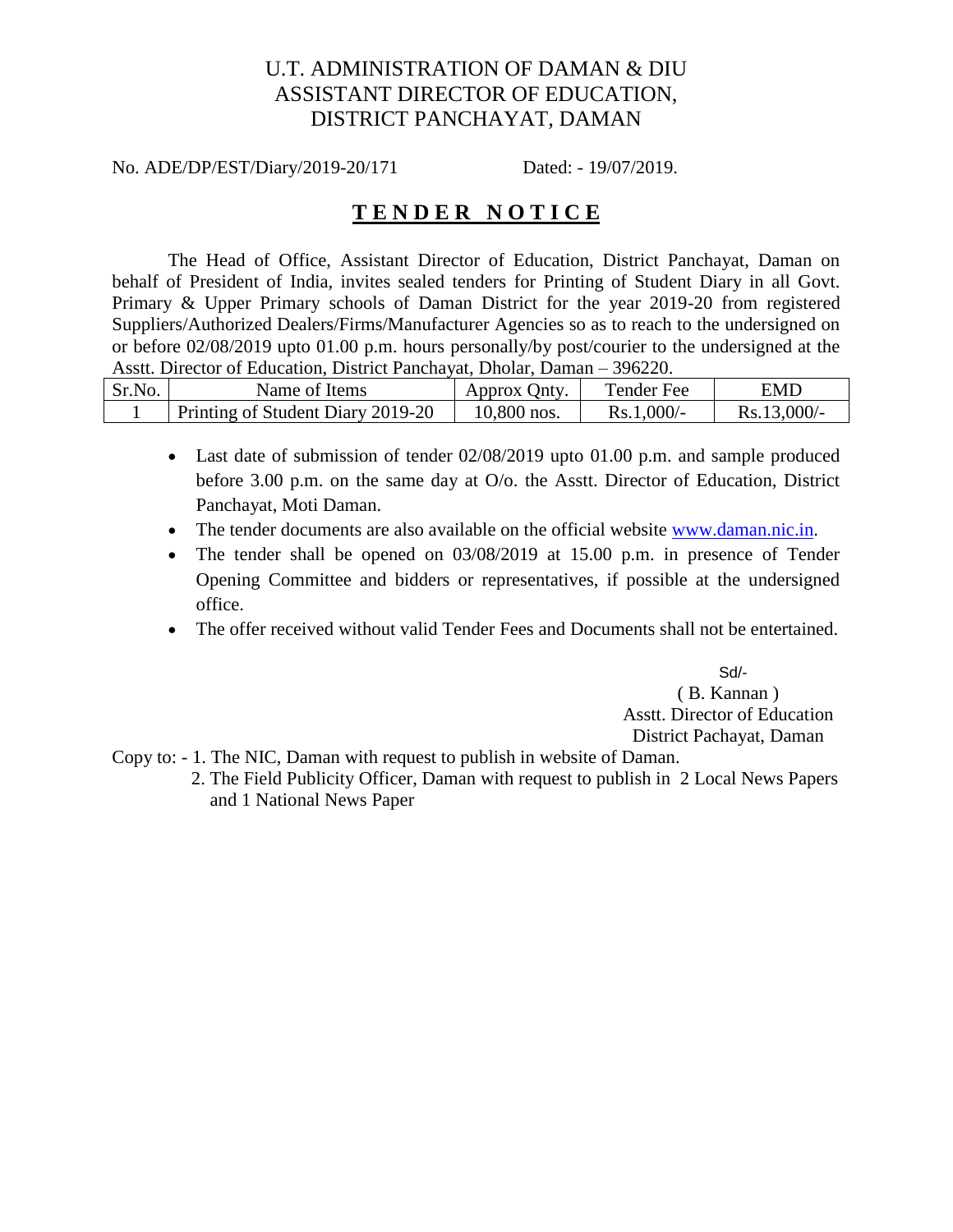## **U.T. ADMINISTRATION OF DAMAN & DIU, ASSTT. DIRECTOR OF EDUCATION, DISTRICT PANCHAYAT, MOTI DAMAN. Terms & Conditions for Printing of Students Diary**

#### 1. **The Tenderer will have to submit Physical Samples for blank Students Diary as per the specification alongwith the Tender Fee & EMD in original.**

- 2. The Tenderer has to submit the SAMPLES of the students diary as per the prescribed time limit mentioned in Tender advertisement and acknowledged from the Asstt. Director of Education, District Panchayat, Daman.
- 3. Acknowledgement of Samples submitted with the Technical Bid shall be issued by the Asstt. Director of Education, District Panchayat, Daman.
- 4. The bidder shall carefully examine the terms, conditions and specifications of the tender notice alongwith enclose and in case of any doubt the tenderer shall get it clarified with the Office of the Asstt. Director of Education, District Panhayat, Daman.
- 5. In First instance, the Physical Verification of "students diary" and other relevant documents of all the bidders & if, it's found to be satisfactory than after the Financial Bids of the eligible bidders/Tenderers only will be considered for the said Tender.
- 6. The collection of the Physical Samples of the non selected tenderers shall be mad within 10 days from the opening of the Financial Bid from this Department. And there will be no responsibility of this Department after 20 days regarding miss-placement, breakage, theft etc.
- 7. Physical Sample of the successful bidder will be considered within the supply order.
- 8. Tenders received after due date and time mentioned above will not be accepted.
- 9. The Asstt. Director of Education, District Panchayat, Daman reserves the rights to accept or reject any tender without assigning any reason.
- 10.Tender incomplete in any respect or conditional Tender will not be accepted.
- 11.Tender Fee of Rs. 1,000/- (Rupees Two Thousand only) (Non refundable) in form of Demand Draft (DD)/Cheque from any Nationalized / Scheduled Bank in favor of '**Asstt. Director of Education, District Panchayat, Moti Daman'** and should be kept in a sealed separate cover super-scribing Tender Fee. Tender received without "Tender Fee" will directly disqualify for the said Bidding / Tender.
- 12.The Earnest Money Deposit (E.M.D.) of Rs. 13,000/- (Rupees Thirteen thousand only) in form of Fixed Deposit Receipt (FDR) / Banker's Cheque from any Nationalized / Scheduled Bank drawn in favour of '**Asstt. Director of Education, District Panchayat, Moti Daman'** and should be kept in a sealed separate cover super-scribing E.M.D. without mentioning amount. Tender received without E.M.D. will directly disqualify for the said Bidding / Tender.
- 13.The submission of E.M.D. is compulsory for all the tenderers and no exemption will be granted for submission of E.M.D. in any case.
- 14.Bid securities of the unsuccessful bidders will be returned after expiry of the final bid validity on or before the 30<sup>th</sup> days after award of the contract.
- 15.Bid securities of the successful bidder fixed deposit receipt will remain valid for a period of sixty days beyond the date of completion of all contractual of the supplier.
- 16.The Head of Office will consider extension of time for remitting the Security Deposit as demanded. However, in case of detail to consider such extension, the supplier is bound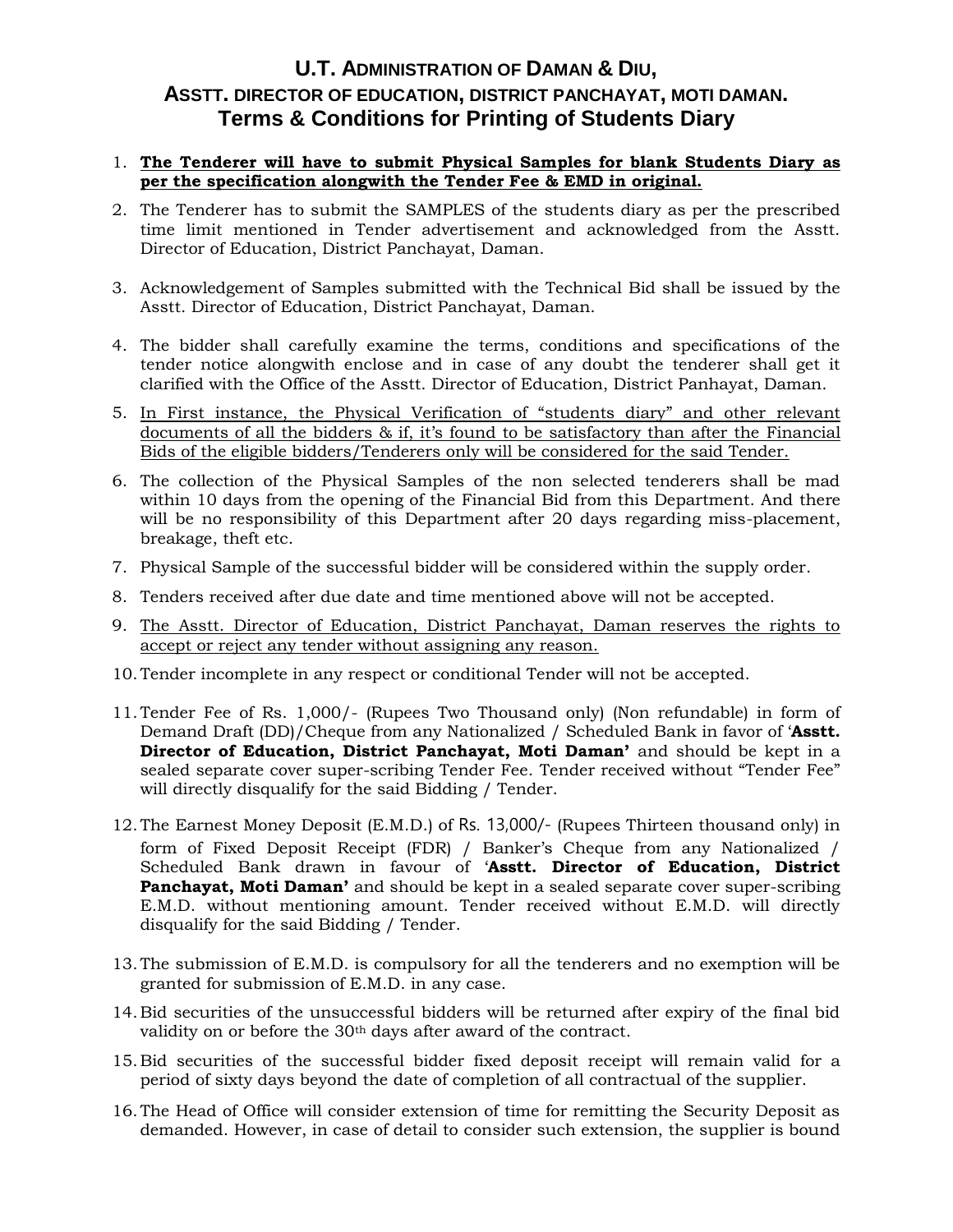to abide by the limit given and liable to make good any loss to the Government on account of his failure to abide by the time limit stipulated.

- 17.In case of failure to replace the non-accepted and rejected articles from supplies made as mentioned in the conditions, the loss undergone by the Government will be recovered from the supplier's Security Deposit / Earnest Money or payment due of any bill(s) to the extent required.
- 18.The supplies of stores, equipment etc. of inferior quality / standard or of different specification other than that ordered / specified and/or incomplete or broken articles will not be accepted. The supplier will have to replace the same at his own cost and risk. Intimation of non-acceptance of any stores, machinery and equipment etc. will be sent to the supplier within 10 days from the date of receipt of the stores, machinery and equipment will be returned to the supplier at his own cost and risk, if he so desires and intimates accordingly within 15 days from the date of dispatch of intimated accordingly within 15 days from the date of dispatch of intimation of the nonacceptance. However, if no communication is received within 15 days from the date of communication in the Tender Inviting Officer will not be responsible for any damage, loss, etc. of such rejected articles.
- 19.In case of failure to supply the stores, machinery and equipment, etc. ordered for as per the conditions and within the stipulated time, the same articles will be obtained, if required from the tenderer who offered next higher rates or from any other sources, as may be decided by the Tender Inviting Officer and the loss to the Government on account of such purchase(s) shall be recovered from the supplier's Security Deposit/Earnest Money or bills payable. The suppliers shall have no right to dispute with such procedure.
- 20.If at any time after the order for supply of Stores, Machinery & Equipment, the Tender Inviting Officer shall for any reason whatsoever not require the whole or part of the quantity thereof as specified in the order. The Tender Inviting Officer shall give notice in writing of the fact to the supplier(s) who shall have no claim to any payment of compensation whatsoever on account of any profit or advantage which the supplier(s) might have derived from the supply of articles in full, but which did not derive in consequence of the full quantity of articles not having been purchased, nor shall have any claim for compensation by reasons of any alterations having been made in the original instructions which shall involve any curtailment of the supply originally contemplated.
- 21.The Earnest Money / Security Deposit(s) paid by the tender(s) earlier against any tender(s) or supply order(s) is are not adjustable with Earnest Money or Security Deposit required by these conditions.
- 22.All bills should be in DUPLICATE and should invariably mention the number and date of supply order.
- 23.All bills for amount of above Rs. 5,000/- should be pre-receipted on a Revenue Stamp of proper value. Bills for amount above Rs. 5,000/- which are not pre-receipted on Revenue Stamp of proper value will not be accepted for payment.
- 24.Each bill in which Sales Tax / VAT/GST is charged must contain the following certificate on the body of the bill.

" Certified that the goods on which Sales Tax / VAT/GST has been charged have not been exempted under the Central Sales Tax & VAT Act or the Rules made there under and the amount charged on account of Sales Tax on these goods is not more than what is payable under the provisions of relevant Act or the Rules made there under".

25. On acceptance of the tender it will become a contract and shall be bound by the terms and conditions of the tender under the provisions of GFR.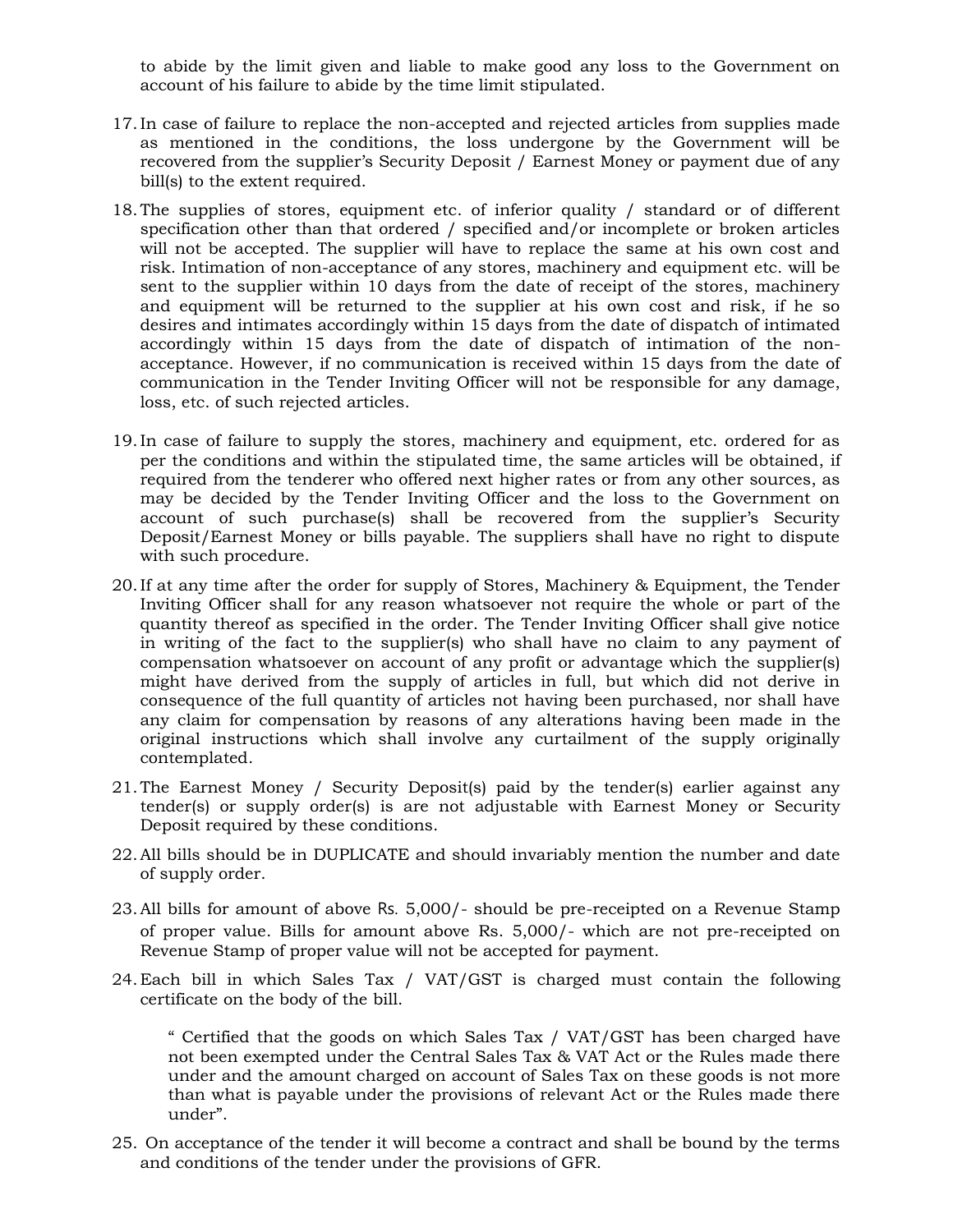- 26.The Performance Security amount shall stand forfeited in case of breach of any of the conditions mentioned herein and if the services of the contractor are found unsatisfactory.
- 27. The Tendering firms / agencies are required to of the following documents compulsorily. Failing to which their bids will be summarily / our-rightly rejected and will not be considered without assigning any reasons thereof.
	- i. Copy of PAN Card.
	- ii. Copy of GST Number.
	- iii. Copy of Income Tax Returns for last three years (i.e. Assessments years 2016-17, 2017-18 & 2018-19 ).
	- iv. Earnest Money Deposit (E.M.D.) of Rs. 13,000/- (Rupees Thirteen thousand only) by drawing a Demand Draft, FDR or Banker's Cheque on any Nationalist Schedule Bank, in favour of **Asstt. Director of Education, District Panchayat, Daman.**
	- v. Tender Fee of Rs. 1000/- (one Thousand only) (Non refundable) in form of Demand Draft (DD)/Cheque from any Nationalized/Scheduled Bank in favour of "**Asstt. Director of Education, District Panchayat, Daman**".
	- vi. Copy of Terms and Condition duly signed by the firms/agencies with firm seal.
	- vii. Tenderer should furnish declaration regarding Blacklisting/Debarring to participate in the Government Tender on their letter with firm seal.
	- viii. A duly filled up signed with relevant documents of tender with Tender fee, EMD should reach this office on or before 02/08/2019 up to 1.00pm.
- 28.The Tender should be signed by the authorized person and his/her full name and status should be indicated below his / her signature along-with the official stamping of the firm.
- 29.All entries in the tender form should be legible and filled clearly. If the space for furnishing information is not sufficient, as separate sheet duly signed by the authorized signatory may be attached. No overwriting or cutting is permitted in the financial bid Form. In such cases, the tender shall be summarily rejected.
- 30.The tenderers will have to bid for all the items and not in parts inclusive of all applicable taxes.
- 31.The tenderers will be bound by the details furnished by him / her to this office, while submitting the tender or at subsequent stage. In case, any of such documents furnished by him / her is found to be false at any stage, it would be deemed to be a breach of terms of contract making him / her liable for legal action besides termination of contract / supply order.
- 32.No bidders will be allowed to withdraw after submission of bids/ opening of the tender; otherwise the E.M.D. submitted by the firm would be forfeited.

#### 33.**Tender rates should be valid upto One Year after the date of opening the tender.**

- 34. No other charges such as Octroi, Packing, Forwarding, Freight, Insurance, Loading and Unloading, Clearance and Installation, Entry Tax, Demo, etc. will be allowed. All these are to be borne by the tenderer only.
- 35.Security Deposit shall be in any of the forms Fixed Deposit payable to **Asstt. Director of Education, District Panchayat, Daman.**
- 36.Bid security will be refunded to the successful bidder on receipt of performance security.
- 37.Security Deposit will be released after all contractual obligations by the supplier is over. This can be withheld or forfeited in full or in part in case the supply order is not executed satisfactorily within the stipulated period is not undertaken to the best satisfaction of the competent authority of Asstt. Director of Education, District Panchayat, Daman.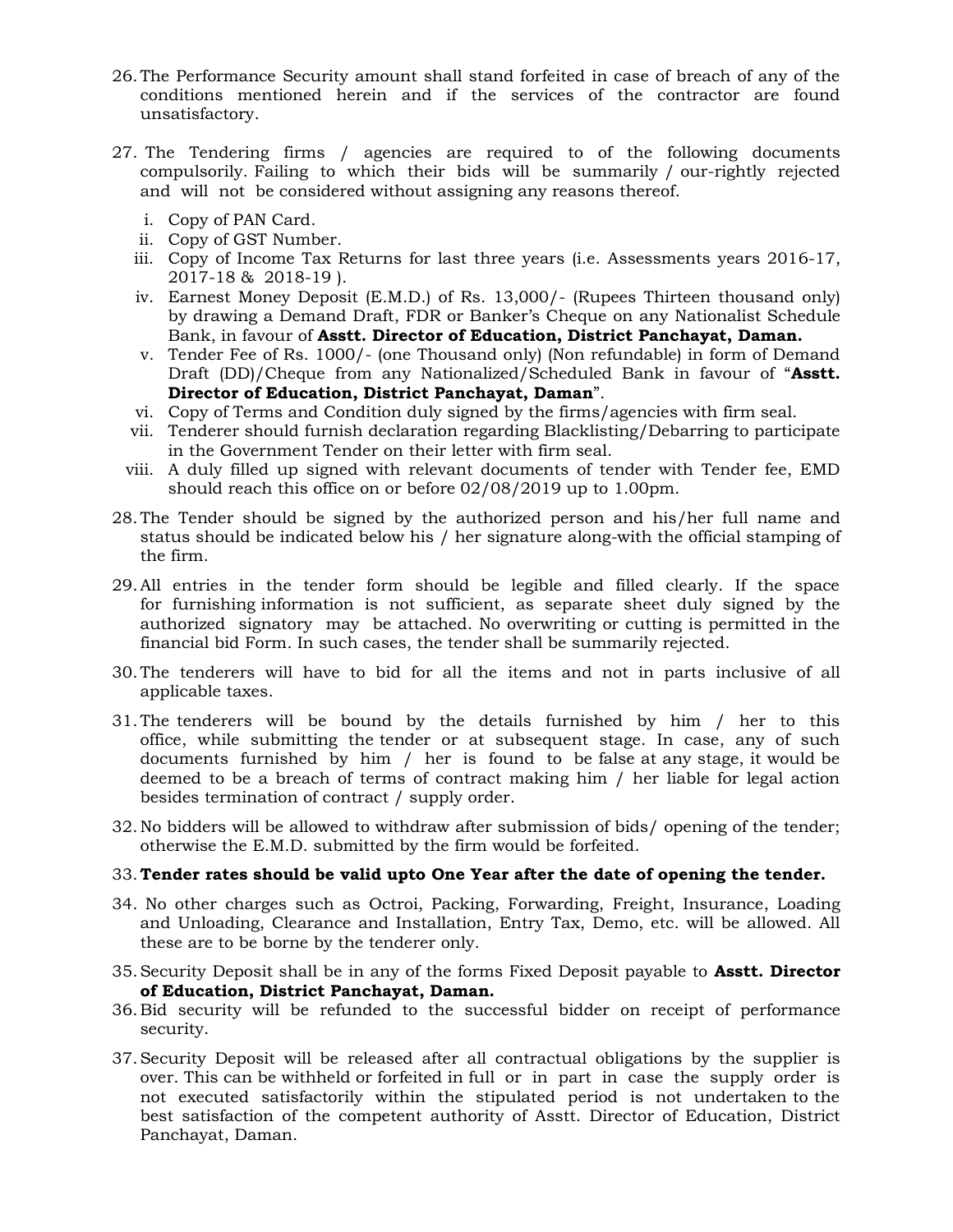- 38.The Asstt. Director of Education, District Panchayat, Daman reserves the right to relax/ withdraw any of the terms and conditions mentioned above so as to overcome any problem encountered by the contracting parties.
- 39.In the event of acceptance of the tender and placing of the order for purchase the articles ordered would be subjected to an inspection by the Asstt. Director of Education, District Panchayat, Daman or its representative and are liable to be rejected if the articles supplied are not according to approved samples or do not confirm to the specifications prescribed.
- 40.The tenders of only those bidders, who have purchased the documents in their names, will be considered.
- 41.The bidder will accept all conditions of the Bid Document unconditionally.
- 42.This bid document is not transferable.
- 43.The firms which have been blacklisted by any Govt. department are not eligible to participate in this tender.
- 44.A duly filled up signed with relevant documents of tender with Tender fee, EMD should reach this office on or before 02/08/2019 up to 1.00pm.
- 45.These instructions to Tenderers are to be signed by the supplier and returned with the tender.

46. That-

a) Non-receipt of the security deposit within the stipulated time limit will result in automatic cancellation of the contract without any intimation.

| Signature                       |
|---------------------------------|
| & Designation                   |
| of the Tender Inviting Officer. |

 Sd/- **( B. Kannan ) Asstt. Director of Education, District Panchayat, Moti Daman.**

The above Terms & Conditions are accepted and are binding to me / us.

| Place | (Signature of the Owner / Partner / Contractor |
|-------|------------------------------------------------|
| Date  | Name of the Bidder with seal of the firm.      |

NOTE: Please return one copy of these Terms & Conditions duly signed with seal of the firm along with the tender.

#### **IF A TENDER DOES NOT FULFIL ALL OR ANY OF THE ELIGIBILITY CRITERIA MENTIONED ABOVE, THE SAID TENDER WILL NOT BE CONSIDERED**